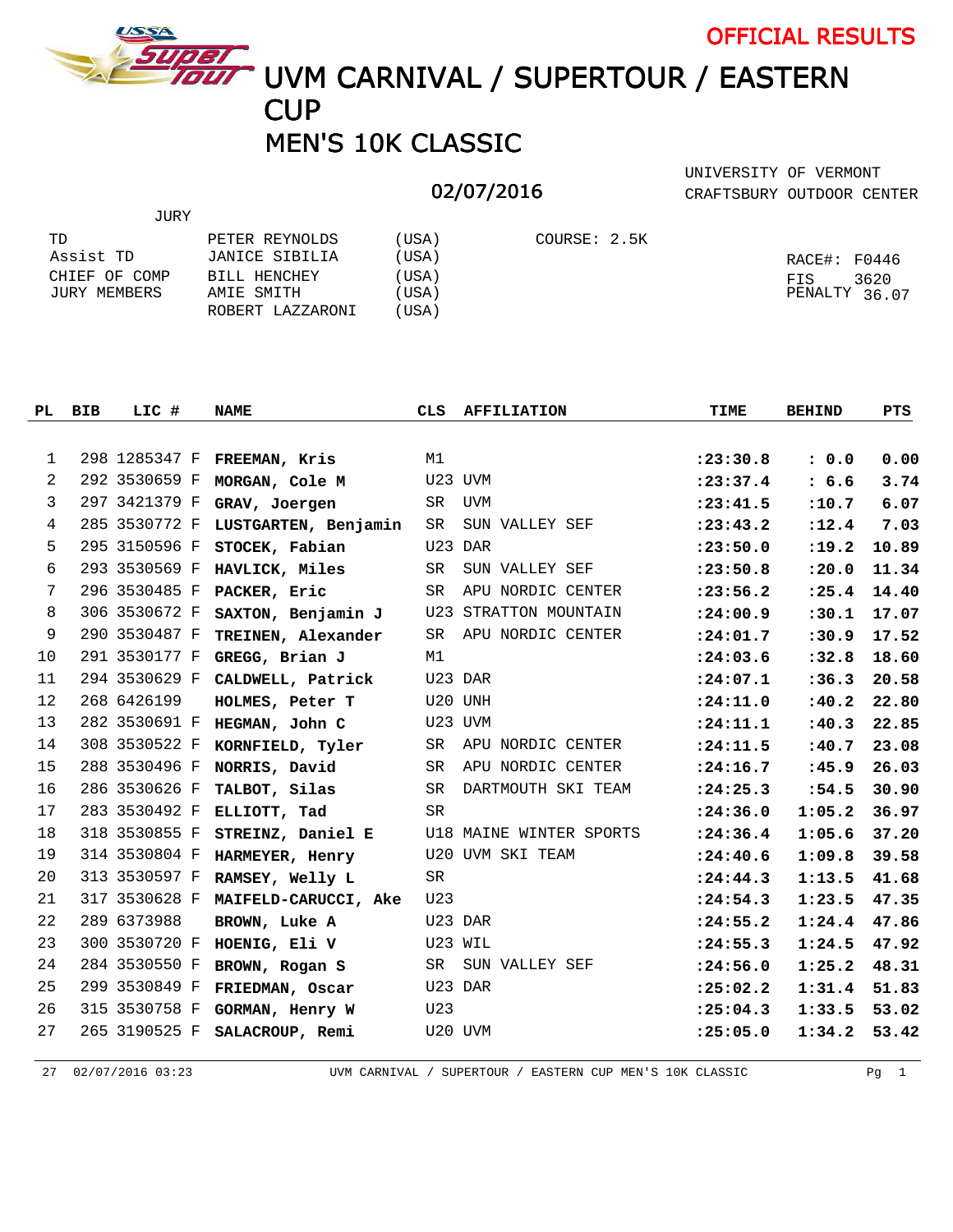| PL | BIB | LIC #         | <b>NAME</b>                             | CLS     | <b>AFFILIATION</b>                      | <b>TIME</b> | <b>BEHIND</b> | PTS   |
|----|-----|---------------|-----------------------------------------|---------|-----------------------------------------|-------------|---------------|-------|
|    |     |               |                                         |         |                                         |             |               |       |
| 28 |     | 287 6357201   | GOESSLING, Raleigh D                    | SR      | UNH                                     | : 25: 13.9  | 1:43.1        | 58.46 |
| 29 |     | 304 6418212   | TUCKER, Jefferson R                     |         | U23 CBC                                 | : 25:15.1   | 1:44.3        | 59.14 |
| 30 |     | 272 3530640 F | DELINE, Callan                          |         | U23 DAR                                 | : 25: 19.5  | 1:48.7        | 61.64 |
| 31 |     | 278 3530751 F | BROWN, Cully R                          |         | U20 UVM                                 | : 25: 21.2  | 1:50.4        | 62.60 |
| 32 |     | 329 6464546   | <b>EGGER, Andrew</b>                    |         | U23 CBC                                 | : 25: 22.8  | 1:52.0        | 63.51 |
| 33 |     | 274 6360317   | SCHRUPP, Jack D                         |         | U23 WIL                                 | : 25: 23.8  | 1:53.0        | 64.08 |
| 34 |     | 271 3530715 F | MOORE, Ian J                            |         | U23 UVM                                 | : 25: 28.2  | 1:57.4        | 66.57 |
| 35 |     | 264 3530704 F | SMITH, Tyler Q                          |         | U23 UNH                                 | : 25: 29.7  | 1:58.9        | 67.42 |
| 36 |     | 303 3530783 F | HUSAIN, Kamran M                        |         | U20 STRATTON MOUNTAIN                   | : 25:30.3   | 1:59.5        | 67.76 |
| 37 |     | 331 3530782 F | LACHANCE, Max                           |         | U20 STRATTON MOUNTAIN                   | : 25:30.4   | 1:59.6        | 67.82 |
| 38 |     | 263 3530836 F | BECKER, Braden H                        |         | U20 WIL                                 | : 25:37.0   | 2:06.2        | 71.56 |
| 39 |     | 341 6072219   | MAMROL, Peter                           |         | U23 DARTMOUTH SKI TEAM                  | : 25: 46.4  | 2:15.6        | 76.89 |
| 40 |     |               | 320 3530740 F EUSDEN, Spencer           | SR      |                                         | : 25:50.1   | 2:19.3        | 78.99 |
| 41 |     | 249 6404426   | CORK, Sean T                            |         | U20 BOW                                 | : 25: 54.7  | 2:23.9        | 81.60 |
| 42 |     | 277 3530745 F | WEINMAN, Evan                           |         | U23 MID                                 | : 25:56.2   | 2:25.4        | 82.45 |
| 43 |     | 337 3530600 F | MICHAUD, Nick                           | SR      |                                         | : 25:59.7   | 2:28.9        | 84.43 |
| 44 |     | 339 3530838 F | HAMILTON, Forrest T                     |         | U18 GMVS - GREEN MOUNTAIN               | : 26:01.1   | 2:30.3        | 85.23 |
| 45 |     | 279 3530877 F | FIELDS, Zane                            |         | U20 CBC                                 | : 26:03.9   | 2:33.1        | 86.82 |
| 46 |     | 270 6337773   | REED, Sam J                             |         | U23 UNH                                 | : 26:05.2   | 2:34.4        | 87.55 |
| 47 |     | 223 3100302 F | THOMPSON, Conor                         |         | U23 LAV                                 | : 26:05.3   | 2:34.5        | 87.61 |
| 48 |     |               | 355 3040108 F POLLOCK, Mark             | SR      |                                         | : 26:06.2   | 2:35.4        | 88.12 |
| 49 |     | 261 6574644   | NOTTONSON, Lewis                        |         | U20 MID                                 | :26:08.0    | 2:37.2        | 89.14 |
| 50 |     | 250 6277400   | COSTLEY, Luke                           |         | U23 WIL                                 | : 26:08.9   | 2:38.1        | 89.65 |
| 51 |     | 309 3530718 F | DIEKMANN, Logan A                       | U20     |                                         | :26:10.0    | 2:39.2        | 90.28 |
| 52 |     |               | 266 3530748 F FIELDS, Jordan F          |         | U23 WIL                                 | : 26: 10.4  | 2:39.6        | 90.50 |
| 53 |     | 253 3530747 F | HESS, Gavin                             |         | U23 UNH                                 | : 26: 15.2  | 2:44.4        | 93.22 |
| 54 |     |               | 280 3530761 F MCEWEN, Gavin             |         | U20 DAR                                 | : 26:15.3   | 2:44.5        | 93.28 |
| 55 |     | 259 3530820 F | GARDNER, Nick                           |         | U20 WIL                                 | : 26: 15.4  | 2:44.6        | 93.34 |
| 56 |     | 334 6539910   | GLUECK, Adam                            |         | U18 FORD SAYRE                          | : 26:16.0   | 2:45.2        | 93.68 |
| 57 |     | 316 6583641   | MCKENNEY, Lance A                       |         | U20 MAINE WINTER SPORTS                 | : 26:16.1   | 2:45.3 93.73  |       |
| 58 |     | 302 6252261   | GORDON, Koby                            |         | U20 DARTMOUTH SKI TEAM                  | : 26: 19.3  | 2:48.5        | 95.55 |
| 59 |     | 254 6466286   | HARRISON, Scott                         | U23 CBC |                                         | :26:21.6    | 2:50.8 96.85  |       |
| 60 |     | 242 6384406   | VOLZ, Jacob                             |         | U20 MID                                 | : 26: 25.5  | 2:54.7 99.06  |       |
| 61 |     | 269 3530801 F | MCDONALD, Parker U23 BAT                |         |                                         | : 26: 27.5  | 2:56.7 100.20 |       |
| 62 |     | 228 6538087   | GROVES, Malcolm U23 BOW                 |         |                                         | : 26: 27.7  | 2:56.9 100.31 |       |
| 63 |     | 305 6386668   |                                         |         | WIGHT, Calvin U23 COLBY NORDIC SKI TEAM | : 26:29.9   | 2:59.1 101.56 |       |
| 64 |     | 310 6408055   | GOLDBERG, Zach A U23 DARTMOUTH SKI TEAM |         |                                         | : 26:33.8   | 3:03.0 103.77 |       |
| 64 |     | 328 3040096 F | KOVACS, Paul                            | SR      |                                         | : 26:33.8   | 3:03.0 103.77 |       |
| 66 |     | 301 3530654 F | RABON, Thomas A                         |         | U23 DARTMOUTH SKI TEAM                  | : 26:35.2   | 3:04.4 104.56 |       |
| 67 |     | 251 6350255   | LIPHART, Ian R                          |         | U20 CBC                                 | : 26:35.6   | 3:04.8 104.79 |       |
| 68 |     | 247 6061857   | ADICOFF, Jake                           | U23 BOW |                                         | : 26:36.6   | 3:05.8 105.36 |       |
| 69 |     | 325 6401380   | CARR, Evan                              |         | U20 WILLIAMS SKI TEAM                   | : 26: 46.0  | 3:15.2 110.69 |       |
| 70 |     | 257 6285842   | MOREAU, Nathan T                        |         | U23 BAT                                 | : 26: 46.1  | 3:15.3 110.75 |       |
|    |     |               |                                         |         |                                         |             |               |       |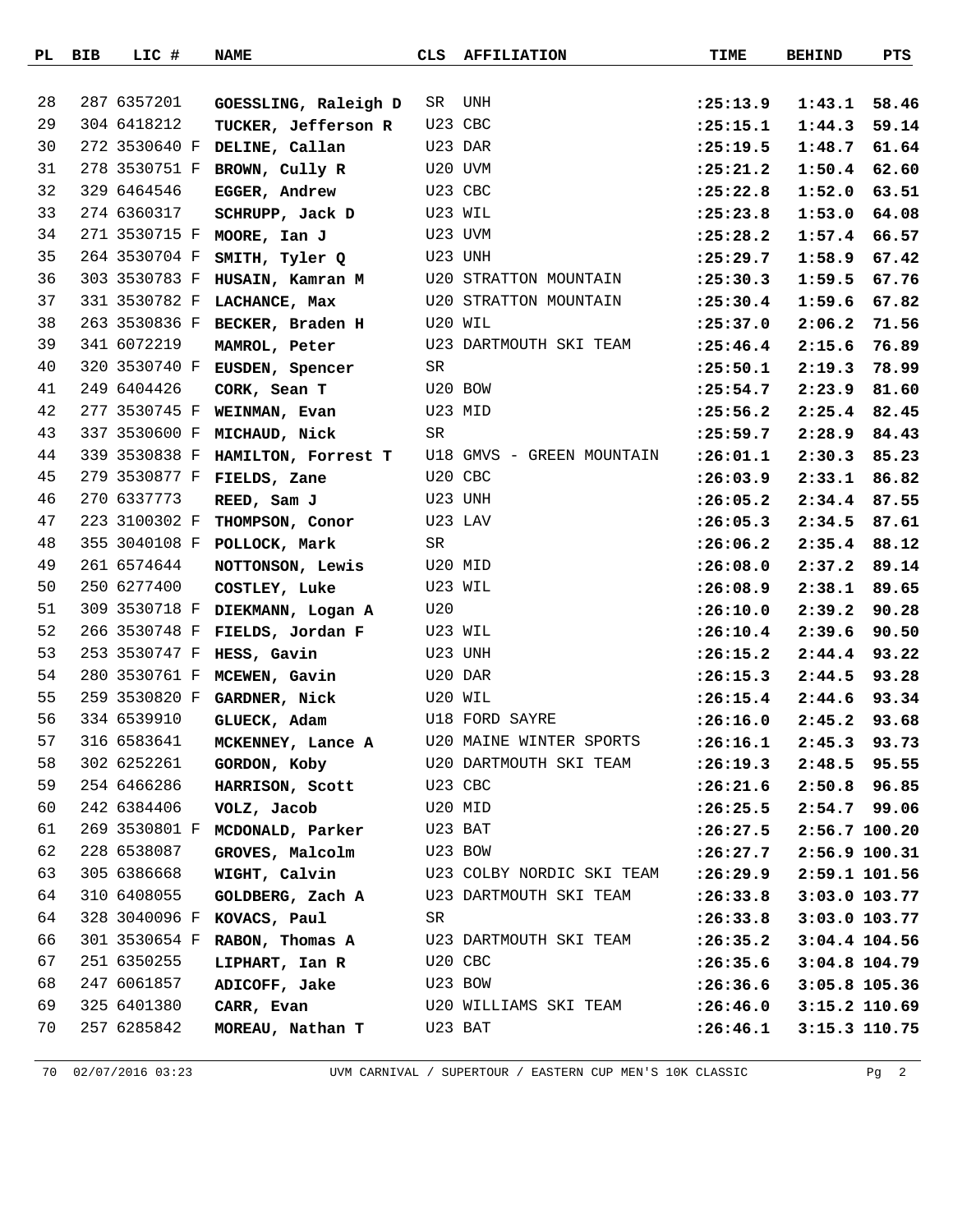|     | PL BIB | LIC #         | <b>NAME</b>                      | CLS | <b>AFFILIATION</b>         | TIME                       | <b>BEHIND</b>   | PTS             |
|-----|--------|---------------|----------------------------------|-----|----------------------------|----------------------------|-----------------|-----------------|
|     |        |               |                                  |     |                            |                            |                 |                 |
| 70  |        | 407 6066286   | GIBSON, Michael                  | SR  | CRAFTSBURY NORDIC          | : 26: 46.1                 |                 | 3:15.3 110.75   |
| 72  |        | 262 6550556   | WOOD, Sam                        |     | U20 MID                    | : 26: 46.2                 |                 | 3:15.4 110.80   |
| 73  |        | 276 6331071   | HARRER, Corky                    |     | SR BAT                     | : 26:50.7                  |                 | 3:19.9 113.35   |
| 73  |        | 333 6646603   | RHATIGAN, William B              |     | U18 CAMBRIDGE SPORTS UNION | : 26:50.7                  |                 | 3:19.9 113.35   |
| 75  |        | 344 6443462   | KETCHEL, Elliot                  |     | U18 GMVS - GREEN MOUNTAIN  | : 26:50.9                  |                 | 3:20.1 113.47   |
| 76  |        | 275 6357294   | CURRY, Kyle                      |     | U23 SLU                    | :26:51.9                   |                 | 3:21.1 114.03   |
| 77  |        | 267 6622168   | EASTMAN, Silas                   |     | U23 CBC                    | : 26:52.5                  |                 | 3:21.7 114.37   |
| 78  |        | 324 6432425   | ELDER, Jack W                    |     | U20 DARTMOUTH SKI TEAM     | : 26:54.1                  |                 | 3:23.3 115.28   |
| 79  |        | 243 6558341   | SCHMELZLE, Liam                  |     | U20 SMC                    | : 26:55.2                  |                 | 3:24.4 115.91   |
| 80  |        | 353 5847314   | HALVORSEN, Hans                  |     | U23 GMVS - GREEN MOUNTAIN  | : 26:55.3                  | 3:24.5 115.96   |                 |
| 81  |        | 424 6053953   | SINCLAIR, David                  | SR  |                            | : 26:57.0                  |                 | 3:26.2 116.93   |
| 82  |        | 312 3530764 F | TAKAGI-ATILANO, Paol             |     | U20 DARTMOUTH SKI TEAM     | : 26:59.6                  |                 | 3:28.8 118.40   |
| 83  |        | 273 6315514   | MILLSLAGLE, Max                  |     | U23 BAT                    | : 26:59.9                  |                 | 3:29.1 118.57   |
| 84  |        | 354 6159016   | <b>BIGELOW, Magnus</b>           |     | U23 DARTMOUTH SKI TEAM     | : 27:08.3                  |                 | 3:37.5 123.33   |
| 85  |        | 246 6595573   | RAMSAY, Dustin                   |     | U20 SLU                    | : 27:08.4                  |                 | 3:37.6 123.39   |
| 86  |        |               | 281 3530774 F MCELRAVEY, Patrick |     | U23 MID                    | : 27:09.0                  |                 | 3:38.2 123.73   |
| 87  |        | 307 6376757   | CHRISTIAN, Shane                 |     | U23 UNH SKI TEAM           | : 27: 10.1                 |                 | 3:39.3 124.35   |
| 88  |        | 364 6024756   | EVANS-BROWN, Sam                 | SR  |                            | : 27:10.5                  |                 | 3:39.7 124.58   |
| 89  |        | 233 6485385   | DEETER, Aaron                    |     | U20 SMC                    | : 27:10.9                  |                 | 3:40.1 124.81   |
| 89  |        | 376 6414631   | HARRINGTON, Joshua               |     | U23 WIL                    | : 27:10.9                  |                 | 3:40.1 124.81   |
| 91  |        | 252 6530437   | MARSHALL, Philip L               |     | U23 SLU                    | : 27: 11.4                 | $3:40.6$ 125.09 |                 |
| 92  |        | 421 6235465   | FERESHETIAN, Justin              | SR  |                            | : 27: 13.4                 |                 | 3:42.6 126.23   |
| 93  |        | 238 6535163   | SINKLER, Samuel C                |     | U23 CBC                    | : 27: 17.5                 |                 | $3:46.7$ 128.55 |
| 94  |        |               | 319 3530767 F KETTERSON, Jan B   |     | U23 DARTMOUTH SKI TEAM     | : 27:18.4                  |                 | 3:47.6 129.06   |
| 95  |        | 342 6639653   | MAHONEY, Gabriel                 |     | U20 WILLIAM SKI TEAM       | : 27: 20.9                 |                 | 3:50.1 130.48   |
| 96  |        | 222 6386914   | ANDERSON, Soren                  |     | U23 HAR                    | : 27: 21.1                 |                 | 3:50.3 130.59   |
| 97  |        | 368 6647970   | SIEGEL, Andrew                   |     | U18 GOULD ACADEMY          | : 27: 22.7                 |                 | 3:51.9 131.50   |
| 98  |        | 311 3530893 F | HARTMAN, Bryce                   |     | U18 NEW YORK SKI EDUCATION | : 27: 25.0                 |                 | 3:54.2 132.80   |
| 99  |        | 358 6600120   | MCGREW, Henry                    |     | U18 NEW YORK SKI EDUCATION | : 27:26.0                  |                 | 3:55.2 133.37   |
| 100 |        |               | 332 3530607 F NADLER, Andrew B   |     | U23 DARTMOUTH SKI TEAM     | $: 27: 26.5$ 3:55.7 133.65 |                 |                 |
| 101 |        | 244 6648302   | MEYER, Ian                       |     | U23 HAR                    | : 27: 27.0                 |                 | 3:56.2 133.94   |
| 102 |        | 227 6469930   | MULSHINE, Liam                   |     | U20 HAR                    | : 27: 29.8                 | 3:59.0 135.53   |                 |
| 102 |        | 323 6493690   | <b>BEAN, Walker</b>              |     | U18 GMVS - GREEN MOUNTAIN  | : 27: 29.8                 | 3:59.0 135.53   |                 |
| 104 |        | 260 6654943   | REGAN, Cam                       |     | U23 CBC                    | : 27:30.7                  | 3:59.9 136.04   |                 |
| 105 |        |               | 321 3530675 F MERRENS, Sam       |     | U23 DARTMOUTH SKI TEAM     | : 27: 35.1                 | 4:04.3 138.53   |                 |
| 106 |        | 256 5909726   | LALIBERTE, Torin U23 SMC         |     |                            | : 27:36.7                  |                 | 4:05.9 139.44   |
| 107 |        | 340 6405678   | BATES, Calvin                    |     | U18 DUBLIN XC              | : 27: 40.9                 |                 | 4:10.1 141.82   |
| 108 |        | 232 6628724   | SHAHEEN, Samuel W                |     | U20 BOW                    | : 27:50.2                  |                 | 4:19.4 147.09   |
| 109 |        | 224 6537050   | HRYNUK, Connor                   |     | U20 UMPI                   | : 27: 51.6                 |                 | 4:20.8 147.89   |
| 110 |        | 336 6600203   | WENTWORTH, Marcus A              |     | U18 GOULD ACADEMY          | : 27:52.3                  | 4:21.5 148.28   |                 |
| 111 | 235    |               | <b>FONTAINE, Hugo</b>            |     | SR LAV                     | : 27:53.0                  | 4:22.2 148.68   |                 |
| 112 |        | 369 6661173   | HALL, Carter M                   |     | U20 BURKE MOUNTAIN ACADEMY | : 28:03.4                  |                 | 4:32.6 154.58   |
| 113 |        | 234 6435151   | CASTREN, Ruben Z                 |     | U20 SLU                    | : 28:07.7                  |                 | 4:36.9 157.02   |
|     |        |               |                                  |     |                            |                            |                 |                 |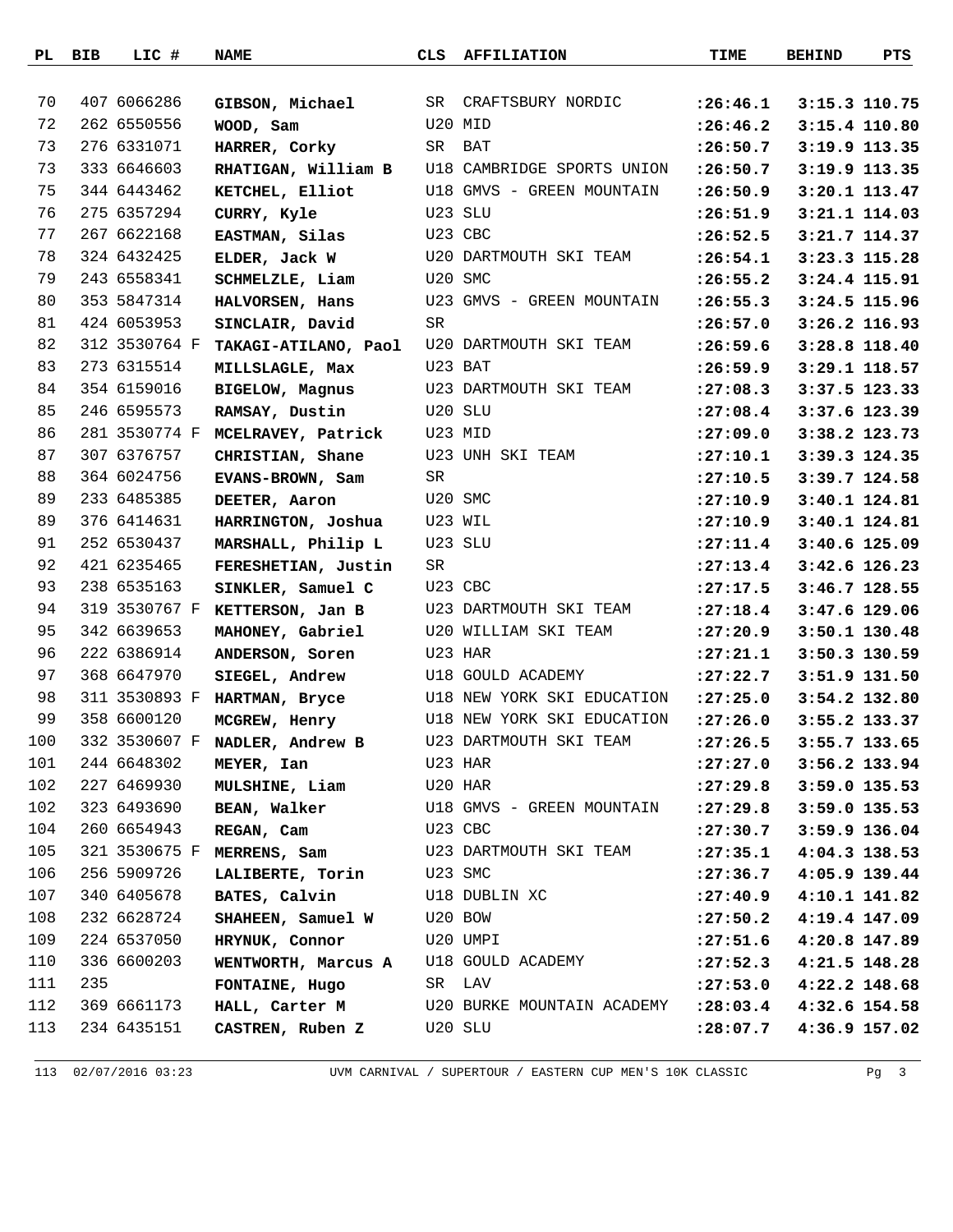|     | PL BIB | LIC #         | <b>NAME</b>                        | CLS     | <b>AFFILIATION</b>                            | TIME       | <b>BEHIND</b> | PTS             |
|-----|--------|---------------|------------------------------------|---------|-----------------------------------------------|------------|---------------|-----------------|
|     |        |               |                                    |         |                                               |            |               |                 |
| 114 |        | 240 6086276   | DOYLE, Matthew                     | U20 SMC |                                               | : 28:10.5  |               | 4:39.7 158.61   |
| 115 |        | 322 3530843 F | MOONEY, Scott                      |         | U18 CAMBRIDGE SPORTS UNION                    | : 28:10.8  |               | 4:40.0 158.78   |
| 116 |        | 375 6540071   | HANSON, Anders                     |         | U18 CRAFTSBURY NORDIC                         | : 28: 13.2 |               | 4:42.4 160.14   |
| 117 |        | 258 6212524   | SHEA, Devlin                       |         | U23 HAR                                       | : 28: 15.9 |               | 4:45.1 161.67   |
| 118 |        | 335 6559911   | ALLEN, Benjamin A                  |         | U23 UNH SKI TEAM                              | : 28:18.5  |               | 4:47.7 163.14   |
| 119 |        | 359 6411859   | LUMLEY, James M                    |         | U20 VERMONT ACADEMY SKI                       | : 28: 22.0 |               | 4:51.2 165.13   |
| 120 |        | 255 3530728 F | GRAY, Connor W                     |         | U23 BAT                                       | : 28: 22.1 |               | 4:51.3 165.18   |
| 121 |        | 237 6622187   | YOUNG, Matthew                     |         | U20 SLU                                       | : 28: 22.7 |               | 4:51.9 165.52   |
| 122 |        | 327 6530538   | HOLLAND, Morgan                    |         | U23 ST. LAWRENCE UNIV.                        | : 28: 23.1 |               | 4:52.3 165.75   |
| 123 |        | 378 6658960   | WATSON, Orion                      | U20     |                                               | : 28: 23.4 |               | 4:52.6 165.92   |
| 124 |        | 348 6634970   | ECKSTEIN, Noah                     |         | U18 CRAFTSBURY NORDIC                         | : 28: 25.0 |               | 4:54.2 166.83   |
| 125 |        | 351 6579840   | WILKERSON, Nicholas                |         | U18 FROST MOUNTAIN NORDIC                     | : 28: 25.1 |               | 4:54.3 166.88   |
| 126 |        | 371 6648849   | HOFFERT, Henry L                   |         | U18 CRAFTSBURY NORDIC                         | : 28: 26.1 |               | 4:55.3 167.45   |
| 127 |        | 363 6643941   | STREINZ, Caleb                     |         | U18 MAINE WINTER SPORTS                       | : 28: 27.0 |               | 4:56.2 167.96   |
| 128 |        | 422 6650372   | CULNANE, Ian                       |         | U20 BERKSHIRE NORDIC SKI                      | : 28: 27.7 |               | 4:56.9 168.36   |
| 129 |        | 373 6665716   | PIERCE, Tucker                     |         | U18 MAINE WINTER SPORTS                       | : 28: 28.7 |               | 4:57.9 168.93   |
| 130 |        | 356 6464024   | FOREST, Gabriel T                  |         | U20 COLBY NORDIC SKI TEAM                     | : 28:32.7  |               | 5:01.9 171.19   |
| 131 |        | 326 6388875   | HAIG, William A                    |         | U18 STRATTON MOUNTAIN                         | : 28:32.8  |               | 5:02.0 171.25   |
| 132 |        | 362 6651256   | BARTLEY, Jason                     |         | U18 MAINE WINTER SPORTS                       | : 28:35.8  |               | 5:05.0 172.95   |
| 133 |        | 377 6650101   | LINDAHL, Erik                      |         | U18 FORD SAYRE                                | : 28:36.1  |               | 5:05.3 173.12   |
| 134 |        | 236 6418191   | ROSKO, Wade D                      | U20 BAT |                                               | : 28:37.6  |               | 5:06.8 173.97   |
| 135 |        | 350 6540510   | MCDONNELL, Royal                   |         | U18 NEW YORK SKI EDUCATION                    | : 28:39.4  |               | 5:08.6 174.99   |
| 136 |        | 346 3530896 F | O'BRIEN, Christopher               |         | U18 BURKE MOUNTAIN ACADEMY                    | : 28: 40.9 |               | 5:10.1 175.84   |
| 137 |        | 349 6554390   | SOLOW, Will                        |         | U18 MANSFIELD NORDIC CLUB                     | : 28: 41.5 |               | 5:10.7 176.18   |
| 138 |        | 402 6662445   | LANE, John                         |         | U18 MAINE WINTER SPORTS                       | : 28: 43.8 |               | 5:13.0 177.49   |
| 139 | 229    |               | BIGUE-PARE, Alexandr               |         | U23 LAV                                       | : 28: 44.0 |               | 5:13.2 177.60   |
| 140 |        | 361 6651417   | CLARKE, Caleb                      |         | U18 GOULD ACADEMY                             | : 28: 44.4 |               | 5:13.6 177.83   |
| 141 |        | 390 6666118   | MOORE, Willson                     |         | U18 MAINE WINTER SPORTS                       | : 28: 45.2 | 5:14.4 178.28 |                 |
| 142 |        | 231 6276777   | SIGURSLID, Haakon                  |         | U23 HAR                                       | : 28:50.9  |               | 5:20.1 181.51   |
| 143 |        | 388 6646508   | RAVENELLE, Brad                    |         | U18 MAINE WINTER SPORTS                       | : 28:51.3  |               | 5:20.5 181.74   |
| 144 |        | 343 6623869   | HALL, Jackson                      |         | U23 COLBY NORDIC SKI TEAM                     | : 28:56.0  |               | 5:25.2 184.41   |
| 145 |        | 357 6054514   |                                    |         | BRODERICK, Patrick U18 NEW YORK SKI EDUCATION | : 28:57.3  |               | 5:26.5 185.14   |
| 146 |        | 412 6650280   | MCGOVERN, William                  |         | U20 STOWE NORDIC CLUB                         | : 28:59.2  |               | 5:28.4 186.22   |
| 147 |        | 330 6521549   | SAPP, Everett                      |         | U18 NEW YORK SKI EDUCATION                    | : 29:07.8  |               | 5:37.0 191.10   |
| 148 |        | 381 6642570   | CUNNINGHAM, Timothy U18 FORD SAYRE |         |                                               | : 29:08.6  |               | 5:37.8 191.55   |
| 149 |        | 404 5975719   | BURNHAM, Chris                     |         | SR CAMBRIDGE SPORTS UNION                     | : 29: 13.1 |               | 5:42.3 194.10   |
| 150 |        | 372 6376920   | WISEMAN, Matthew                   |         | U18 BERKSHIRE NORDIC SKI                      | : 29:16.3  |               | 5:45.5 195.92   |
| 151 |        | 392 6650216   | JAMPEL, Jacob                      |         | U18 CAMBRIDGE SPORTS UNION                    | : 29:26.8  |               | 5:56.0 201.87   |
| 152 |        | 239 6376634   | ZABELL, Sam E                      | U20 MID |                                               | : 29: 29.2 |               | 5:58.4 203.23   |
| 153 |        | 380 6651217   | MEYERSON, Jacob                    |         | U20 HARVARD SKI TEAM                          | : 29:38.2  |               | 6:07.4 208.34   |
| 154 |        | 411 6607254   | BEAN, Chris                        |         | M1 ONION RIVER NORDIC SKI                     | : 29:51.5  |               | 6:20.7 215.88   |
| 155 |        | 379 6668423   |                                    |         | PERKINS, Nathaniel L U18 PROCTOR ACADEMY SKI  | : 29:54.2  |               | $6:23.4$ 217.41 |
| 156 |        | 347 6632350   | POSCH, August R                    |         | U20 BOWDOIN COLLEGE SKI                       | : 29:56.4  |               | $6:25.6$ 218.66 |
|     |        |               |                                    |         |                                               |            |               |                 |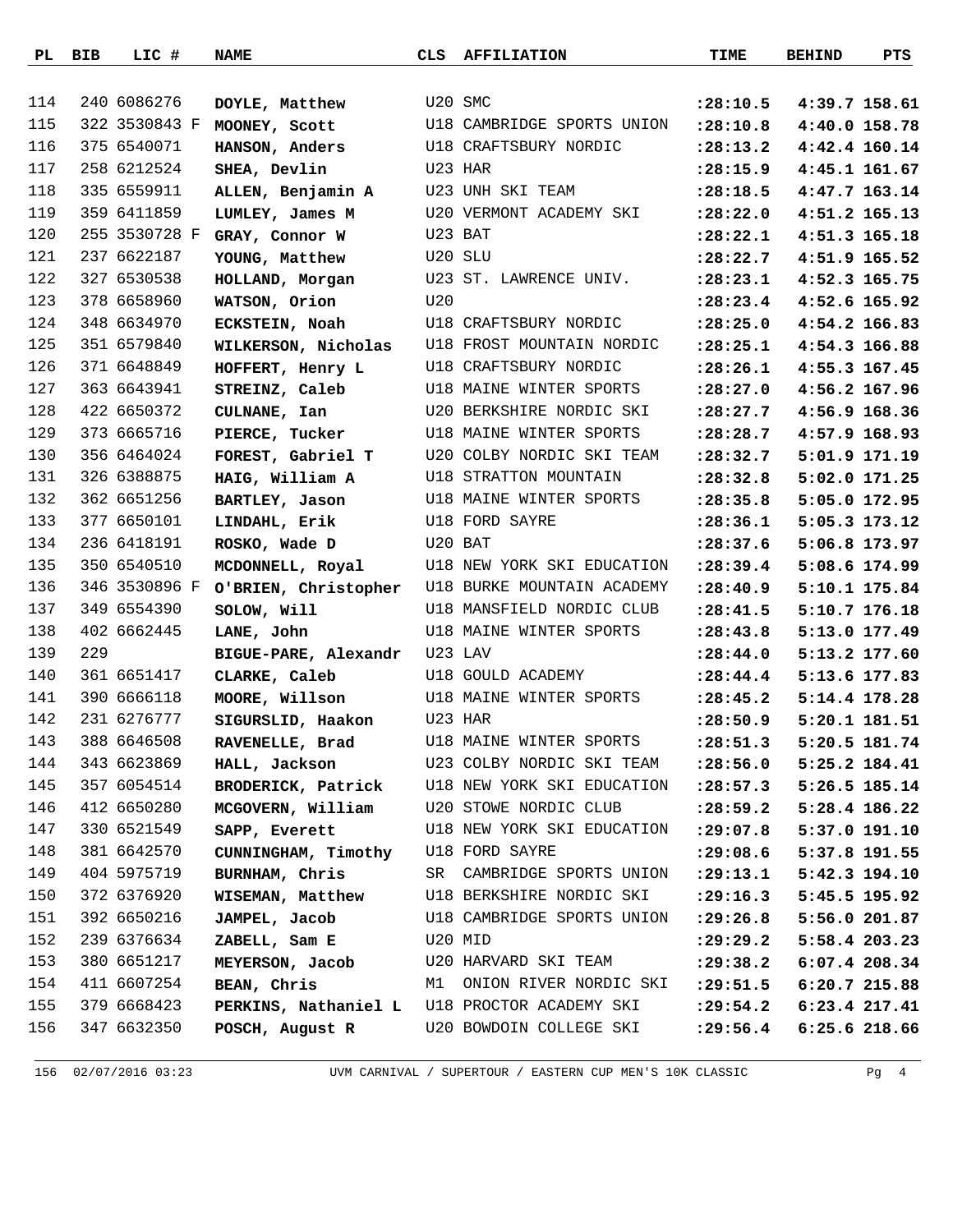| 157<br>398 6649201<br>U18 MANSFIELD NORDIC CLUB<br>COBB, Charlie<br>6:29.3 220.75<br>: 30:00.1<br>158<br>225 6642851<br>U23 SMC<br>FOGG, Sam<br>:30:03.3<br>6:32.5 222.57<br>159<br>394 6649150<br>U18 CRAFTSBURY NORDIC<br>MORSE, Jacob<br>:30:03.8<br>6:33.0 222.85<br>160<br>370 6648017<br>U18 CAMBRIDGE SPORTS UNION<br>6:34.0 223.42<br>HARDIN, Jackson<br>:30:04.8<br>161<br>389 6647040<br>U18 VERMONT ACADEMY SKI<br>6:36.9 225.06<br>PALUSZEK, John Henry<br>: 30:07.7<br>162<br>374 6649944<br>U18<br>:30:09.3<br>6:38.5 225.97<br>CHRISTNER, Cade<br>163<br>248 6433328<br>U20 HAR<br>GREEN, Connor<br>:30:11.1<br>$6:40.3$ 226.99<br>164<br>367 6525967<br>U18 ROCHESTER NORDIC<br>:30:12.5<br>6:41.7 227.79<br>YOUNG, Ryan P<br>165<br>414 5679907<br>M1<br>STOWE NORDIC CLUB<br>GRAVES, Neal<br>:30:13.2<br>6:42.4 228.18<br>166<br>406 6677120<br>U18 CRAFTSBURY NORDIC<br>HEKELER, Philip<br>:30:20.2<br>6:49.4 232.15<br>167<br>416 6667244<br>SAKALOWSKY, John<br>M1<br>CAMBRIDGE SPORTS UNION<br>:30:20.6<br>6:49.8 232.38<br>168<br>387 6642993<br>U18 FORD SAYRE<br>:30:21.5<br>6:50.7 232.89<br>CROFT, Grant<br>169<br>384 6648348<br>U18 GUNSTOCK NORDIC<br>:30:26.5<br>6:55.7 235.72<br>YOUNG, Mark<br>170<br>423 6292276<br>U23 COLBY NORDIC SKI TEAM<br>:30:38.6<br>7:07.8 242.59<br>VOIGT, George<br>171<br>352 6646839<br>U23 BATES NORDIC<br>7:08.3 242.87<br>COLT, Henry<br>:30:39.1<br>172<br>420 6248326<br>U18 STOWE NORDIC CLUB<br>7:18.6 248.71<br>SEIVWRIGHT, Will<br>:30:49.4<br>409 6195552<br>173<br>U18 GUNSTOCK NORDIC<br>VALPEY, Suder<br>:30:52.8<br>7:22.0 250.64<br>174<br>385 6645475<br>M1<br>NWVE<br>BOLDUC, Damian<br>:31:07.7<br>7:36.9 259.09<br>175<br>383 6642739<br>U18 FORD SAYRE<br>7:40.8 261.30<br>SILVER-VAN METER, Ma<br>:31:11.6<br>176<br>338 3530842 F<br>U18 STRATTON MOUNTAIN<br>BOSWELL, Russell<br>:31:27.4<br>7:56.6 270.26<br>177<br>382 6651390<br>BETHEL OUTING CLUB<br>CLARKE, Brad<br>M1<br>:31:29.7<br>7:58.9 271.56<br>178<br>391 6649398<br>U18 CAMBRIDGE SPORTS UNION<br>8:03.1 273.94<br>LEE, Tyler<br>: 31: 33.9<br>179<br>425 6562326<br>U23<br>THOMBS, Dylan<br>:31:40.7<br>8:09.9 277.80<br>180<br>226 6641587<br>U23 SMC<br>PUTNAM, Cody<br>: 31: 53.5<br>8:22.7 285.06<br>181<br>415 5079884<br>HELMINSKI, Shams<br>M1<br>8:34.2 291.58<br>PUTNEY SKI CLUB<br>:32:05.0<br>182<br>426<br>M1<br>8:35.1 292.09<br>HAMILTON, Ed<br>:32:05.9<br>183<br>419<br>U20 PROCTOR ACADEMY SKI<br>ROSENBLUM, Aaron<br>8:51.9 301.62<br>:32:22.7<br>184<br>393 6649972<br>U23 WINDBLOWN<br>PAGE, Dennis<br>:32:23.8<br>8:53.0 302.24<br>185<br>405 6195416<br>U18 GUNSTOCK NORDIC<br>: 32: 34.2<br>9:03.4 308.14<br>VALPEY, Seth<br>186<br>386 6643112<br>U18<br>$:32:42.3$ 9:11.5 312.73<br>MANWARING, Matthew<br>400 6652235<br>187<br>ELLEDGE, Hudson<br>U18 NE NORDIC<br>9:21.8 318.57<br>:32:52.6<br>188<br>401 6645354<br>ALFORD, Benjamin<br>U18 GOULD ACADEMY<br>9:24.5 320.10<br>:32:55.3<br>189<br>397 6651833<br>U20 CAMBRIDGE SPORTS UNION<br>FRIED, Jordan<br>9:42.3 330.20<br>: 33: 13.1<br>190<br>395 6643928<br>WEROWINSKI, George-h U18 DUBLIN XC<br>:33:15.3 9:44.5 331.44<br>191<br>241 6644679<br>MARSHALL, Ian<br>U20 UMPI<br>:33:56.8 10:26.0 354.98<br>192<br>403 6673234<br>VANGEN-LOENNE, Brede U18 CAMBRIDGE SPORTS UNION<br>: 34:14.2<br>10:43.4 364.84<br>193<br>410 6666656<br>U20<br>:34:20.7<br>10:49.9 368.53<br>DASH, Kyle<br>Did Not Finish<br>418<br>O'KEEFE, Francis<br>DNF<br>Did Not Start<br>230 6412774<br>NICHOLS, William W<br>DNS BOW | PL BIB | LIC # | <b>NAME</b> | CLS | <b>AFFILIATION</b> | TIME | <b>BEHIND</b> | PTS |
|--------------------------------------------------------------------------------------------------------------------------------------------------------------------------------------------------------------------------------------------------------------------------------------------------------------------------------------------------------------------------------------------------------------------------------------------------------------------------------------------------------------------------------------------------------------------------------------------------------------------------------------------------------------------------------------------------------------------------------------------------------------------------------------------------------------------------------------------------------------------------------------------------------------------------------------------------------------------------------------------------------------------------------------------------------------------------------------------------------------------------------------------------------------------------------------------------------------------------------------------------------------------------------------------------------------------------------------------------------------------------------------------------------------------------------------------------------------------------------------------------------------------------------------------------------------------------------------------------------------------------------------------------------------------------------------------------------------------------------------------------------------------------------------------------------------------------------------------------------------------------------------------------------------------------------------------------------------------------------------------------------------------------------------------------------------------------------------------------------------------------------------------------------------------------------------------------------------------------------------------------------------------------------------------------------------------------------------------------------------------------------------------------------------------------------------------------------------------------------------------------------------------------------------------------------------------------------------------------------------------------------------------------------------------------------------------------------------------------------------------------------------------------------------------------------------------------------------------------------------------------------------------------------------------------------------------------------------------------------------------------------------------------------------------------------------------------------------------------------------------------------------------------------------------------------------------------------------------------------------------------------------------------------------------------------------------------------------------------------------------------------------------------------------------------------------------------------------------------------------------------------------------------------------------------------|--------|-------|-------------|-----|--------------------|------|---------------|-----|
|                                                                                                                                                                                                                                                                                                                                                                                                                                                                                                                                                                                                                                                                                                                                                                                                                                                                                                                                                                                                                                                                                                                                                                                                                                                                                                                                                                                                                                                                                                                                                                                                                                                                                                                                                                                                                                                                                                                                                                                                                                                                                                                                                                                                                                                                                                                                                                                                                                                                                                                                                                                                                                                                                                                                                                                                                                                                                                                                                                                                                                                                                                                                                                                                                                                                                                                                                                                                                                                                                                                                                        |        |       |             |     |                    |      |               |     |
|                                                                                                                                                                                                                                                                                                                                                                                                                                                                                                                                                                                                                                                                                                                                                                                                                                                                                                                                                                                                                                                                                                                                                                                                                                                                                                                                                                                                                                                                                                                                                                                                                                                                                                                                                                                                                                                                                                                                                                                                                                                                                                                                                                                                                                                                                                                                                                                                                                                                                                                                                                                                                                                                                                                                                                                                                                                                                                                                                                                                                                                                                                                                                                                                                                                                                                                                                                                                                                                                                                                                                        |        |       |             |     |                    |      |               |     |
|                                                                                                                                                                                                                                                                                                                                                                                                                                                                                                                                                                                                                                                                                                                                                                                                                                                                                                                                                                                                                                                                                                                                                                                                                                                                                                                                                                                                                                                                                                                                                                                                                                                                                                                                                                                                                                                                                                                                                                                                                                                                                                                                                                                                                                                                                                                                                                                                                                                                                                                                                                                                                                                                                                                                                                                                                                                                                                                                                                                                                                                                                                                                                                                                                                                                                                                                                                                                                                                                                                                                                        |        |       |             |     |                    |      |               |     |
|                                                                                                                                                                                                                                                                                                                                                                                                                                                                                                                                                                                                                                                                                                                                                                                                                                                                                                                                                                                                                                                                                                                                                                                                                                                                                                                                                                                                                                                                                                                                                                                                                                                                                                                                                                                                                                                                                                                                                                                                                                                                                                                                                                                                                                                                                                                                                                                                                                                                                                                                                                                                                                                                                                                                                                                                                                                                                                                                                                                                                                                                                                                                                                                                                                                                                                                                                                                                                                                                                                                                                        |        |       |             |     |                    |      |               |     |
|                                                                                                                                                                                                                                                                                                                                                                                                                                                                                                                                                                                                                                                                                                                                                                                                                                                                                                                                                                                                                                                                                                                                                                                                                                                                                                                                                                                                                                                                                                                                                                                                                                                                                                                                                                                                                                                                                                                                                                                                                                                                                                                                                                                                                                                                                                                                                                                                                                                                                                                                                                                                                                                                                                                                                                                                                                                                                                                                                                                                                                                                                                                                                                                                                                                                                                                                                                                                                                                                                                                                                        |        |       |             |     |                    |      |               |     |
|                                                                                                                                                                                                                                                                                                                                                                                                                                                                                                                                                                                                                                                                                                                                                                                                                                                                                                                                                                                                                                                                                                                                                                                                                                                                                                                                                                                                                                                                                                                                                                                                                                                                                                                                                                                                                                                                                                                                                                                                                                                                                                                                                                                                                                                                                                                                                                                                                                                                                                                                                                                                                                                                                                                                                                                                                                                                                                                                                                                                                                                                                                                                                                                                                                                                                                                                                                                                                                                                                                                                                        |        |       |             |     |                    |      |               |     |
|                                                                                                                                                                                                                                                                                                                                                                                                                                                                                                                                                                                                                                                                                                                                                                                                                                                                                                                                                                                                                                                                                                                                                                                                                                                                                                                                                                                                                                                                                                                                                                                                                                                                                                                                                                                                                                                                                                                                                                                                                                                                                                                                                                                                                                                                                                                                                                                                                                                                                                                                                                                                                                                                                                                                                                                                                                                                                                                                                                                                                                                                                                                                                                                                                                                                                                                                                                                                                                                                                                                                                        |        |       |             |     |                    |      |               |     |
|                                                                                                                                                                                                                                                                                                                                                                                                                                                                                                                                                                                                                                                                                                                                                                                                                                                                                                                                                                                                                                                                                                                                                                                                                                                                                                                                                                                                                                                                                                                                                                                                                                                                                                                                                                                                                                                                                                                                                                                                                                                                                                                                                                                                                                                                                                                                                                                                                                                                                                                                                                                                                                                                                                                                                                                                                                                                                                                                                                                                                                                                                                                                                                                                                                                                                                                                                                                                                                                                                                                                                        |        |       |             |     |                    |      |               |     |
|                                                                                                                                                                                                                                                                                                                                                                                                                                                                                                                                                                                                                                                                                                                                                                                                                                                                                                                                                                                                                                                                                                                                                                                                                                                                                                                                                                                                                                                                                                                                                                                                                                                                                                                                                                                                                                                                                                                                                                                                                                                                                                                                                                                                                                                                                                                                                                                                                                                                                                                                                                                                                                                                                                                                                                                                                                                                                                                                                                                                                                                                                                                                                                                                                                                                                                                                                                                                                                                                                                                                                        |        |       |             |     |                    |      |               |     |
|                                                                                                                                                                                                                                                                                                                                                                                                                                                                                                                                                                                                                                                                                                                                                                                                                                                                                                                                                                                                                                                                                                                                                                                                                                                                                                                                                                                                                                                                                                                                                                                                                                                                                                                                                                                                                                                                                                                                                                                                                                                                                                                                                                                                                                                                                                                                                                                                                                                                                                                                                                                                                                                                                                                                                                                                                                                                                                                                                                                                                                                                                                                                                                                                                                                                                                                                                                                                                                                                                                                                                        |        |       |             |     |                    |      |               |     |
|                                                                                                                                                                                                                                                                                                                                                                                                                                                                                                                                                                                                                                                                                                                                                                                                                                                                                                                                                                                                                                                                                                                                                                                                                                                                                                                                                                                                                                                                                                                                                                                                                                                                                                                                                                                                                                                                                                                                                                                                                                                                                                                                                                                                                                                                                                                                                                                                                                                                                                                                                                                                                                                                                                                                                                                                                                                                                                                                                                                                                                                                                                                                                                                                                                                                                                                                                                                                                                                                                                                                                        |        |       |             |     |                    |      |               |     |
|                                                                                                                                                                                                                                                                                                                                                                                                                                                                                                                                                                                                                                                                                                                                                                                                                                                                                                                                                                                                                                                                                                                                                                                                                                                                                                                                                                                                                                                                                                                                                                                                                                                                                                                                                                                                                                                                                                                                                                                                                                                                                                                                                                                                                                                                                                                                                                                                                                                                                                                                                                                                                                                                                                                                                                                                                                                                                                                                                                                                                                                                                                                                                                                                                                                                                                                                                                                                                                                                                                                                                        |        |       |             |     |                    |      |               |     |
|                                                                                                                                                                                                                                                                                                                                                                                                                                                                                                                                                                                                                                                                                                                                                                                                                                                                                                                                                                                                                                                                                                                                                                                                                                                                                                                                                                                                                                                                                                                                                                                                                                                                                                                                                                                                                                                                                                                                                                                                                                                                                                                                                                                                                                                                                                                                                                                                                                                                                                                                                                                                                                                                                                                                                                                                                                                                                                                                                                                                                                                                                                                                                                                                                                                                                                                                                                                                                                                                                                                                                        |        |       |             |     |                    |      |               |     |
|                                                                                                                                                                                                                                                                                                                                                                                                                                                                                                                                                                                                                                                                                                                                                                                                                                                                                                                                                                                                                                                                                                                                                                                                                                                                                                                                                                                                                                                                                                                                                                                                                                                                                                                                                                                                                                                                                                                                                                                                                                                                                                                                                                                                                                                                                                                                                                                                                                                                                                                                                                                                                                                                                                                                                                                                                                                                                                                                                                                                                                                                                                                                                                                                                                                                                                                                                                                                                                                                                                                                                        |        |       |             |     |                    |      |               |     |
|                                                                                                                                                                                                                                                                                                                                                                                                                                                                                                                                                                                                                                                                                                                                                                                                                                                                                                                                                                                                                                                                                                                                                                                                                                                                                                                                                                                                                                                                                                                                                                                                                                                                                                                                                                                                                                                                                                                                                                                                                                                                                                                                                                                                                                                                                                                                                                                                                                                                                                                                                                                                                                                                                                                                                                                                                                                                                                                                                                                                                                                                                                                                                                                                                                                                                                                                                                                                                                                                                                                                                        |        |       |             |     |                    |      |               |     |
|                                                                                                                                                                                                                                                                                                                                                                                                                                                                                                                                                                                                                                                                                                                                                                                                                                                                                                                                                                                                                                                                                                                                                                                                                                                                                                                                                                                                                                                                                                                                                                                                                                                                                                                                                                                                                                                                                                                                                                                                                                                                                                                                                                                                                                                                                                                                                                                                                                                                                                                                                                                                                                                                                                                                                                                                                                                                                                                                                                                                                                                                                                                                                                                                                                                                                                                                                                                                                                                                                                                                                        |        |       |             |     |                    |      |               |     |
|                                                                                                                                                                                                                                                                                                                                                                                                                                                                                                                                                                                                                                                                                                                                                                                                                                                                                                                                                                                                                                                                                                                                                                                                                                                                                                                                                                                                                                                                                                                                                                                                                                                                                                                                                                                                                                                                                                                                                                                                                                                                                                                                                                                                                                                                                                                                                                                                                                                                                                                                                                                                                                                                                                                                                                                                                                                                                                                                                                                                                                                                                                                                                                                                                                                                                                                                                                                                                                                                                                                                                        |        |       |             |     |                    |      |               |     |
|                                                                                                                                                                                                                                                                                                                                                                                                                                                                                                                                                                                                                                                                                                                                                                                                                                                                                                                                                                                                                                                                                                                                                                                                                                                                                                                                                                                                                                                                                                                                                                                                                                                                                                                                                                                                                                                                                                                                                                                                                                                                                                                                                                                                                                                                                                                                                                                                                                                                                                                                                                                                                                                                                                                                                                                                                                                                                                                                                                                                                                                                                                                                                                                                                                                                                                                                                                                                                                                                                                                                                        |        |       |             |     |                    |      |               |     |
|                                                                                                                                                                                                                                                                                                                                                                                                                                                                                                                                                                                                                                                                                                                                                                                                                                                                                                                                                                                                                                                                                                                                                                                                                                                                                                                                                                                                                                                                                                                                                                                                                                                                                                                                                                                                                                                                                                                                                                                                                                                                                                                                                                                                                                                                                                                                                                                                                                                                                                                                                                                                                                                                                                                                                                                                                                                                                                                                                                                                                                                                                                                                                                                                                                                                                                                                                                                                                                                                                                                                                        |        |       |             |     |                    |      |               |     |
|                                                                                                                                                                                                                                                                                                                                                                                                                                                                                                                                                                                                                                                                                                                                                                                                                                                                                                                                                                                                                                                                                                                                                                                                                                                                                                                                                                                                                                                                                                                                                                                                                                                                                                                                                                                                                                                                                                                                                                                                                                                                                                                                                                                                                                                                                                                                                                                                                                                                                                                                                                                                                                                                                                                                                                                                                                                                                                                                                                                                                                                                                                                                                                                                                                                                                                                                                                                                                                                                                                                                                        |        |       |             |     |                    |      |               |     |
|                                                                                                                                                                                                                                                                                                                                                                                                                                                                                                                                                                                                                                                                                                                                                                                                                                                                                                                                                                                                                                                                                                                                                                                                                                                                                                                                                                                                                                                                                                                                                                                                                                                                                                                                                                                                                                                                                                                                                                                                                                                                                                                                                                                                                                                                                                                                                                                                                                                                                                                                                                                                                                                                                                                                                                                                                                                                                                                                                                                                                                                                                                                                                                                                                                                                                                                                                                                                                                                                                                                                                        |        |       |             |     |                    |      |               |     |
|                                                                                                                                                                                                                                                                                                                                                                                                                                                                                                                                                                                                                                                                                                                                                                                                                                                                                                                                                                                                                                                                                                                                                                                                                                                                                                                                                                                                                                                                                                                                                                                                                                                                                                                                                                                                                                                                                                                                                                                                                                                                                                                                                                                                                                                                                                                                                                                                                                                                                                                                                                                                                                                                                                                                                                                                                                                                                                                                                                                                                                                                                                                                                                                                                                                                                                                                                                                                                                                                                                                                                        |        |       |             |     |                    |      |               |     |
|                                                                                                                                                                                                                                                                                                                                                                                                                                                                                                                                                                                                                                                                                                                                                                                                                                                                                                                                                                                                                                                                                                                                                                                                                                                                                                                                                                                                                                                                                                                                                                                                                                                                                                                                                                                                                                                                                                                                                                                                                                                                                                                                                                                                                                                                                                                                                                                                                                                                                                                                                                                                                                                                                                                                                                                                                                                                                                                                                                                                                                                                                                                                                                                                                                                                                                                                                                                                                                                                                                                                                        |        |       |             |     |                    |      |               |     |
|                                                                                                                                                                                                                                                                                                                                                                                                                                                                                                                                                                                                                                                                                                                                                                                                                                                                                                                                                                                                                                                                                                                                                                                                                                                                                                                                                                                                                                                                                                                                                                                                                                                                                                                                                                                                                                                                                                                                                                                                                                                                                                                                                                                                                                                                                                                                                                                                                                                                                                                                                                                                                                                                                                                                                                                                                                                                                                                                                                                                                                                                                                                                                                                                                                                                                                                                                                                                                                                                                                                                                        |        |       |             |     |                    |      |               |     |
|                                                                                                                                                                                                                                                                                                                                                                                                                                                                                                                                                                                                                                                                                                                                                                                                                                                                                                                                                                                                                                                                                                                                                                                                                                                                                                                                                                                                                                                                                                                                                                                                                                                                                                                                                                                                                                                                                                                                                                                                                                                                                                                                                                                                                                                                                                                                                                                                                                                                                                                                                                                                                                                                                                                                                                                                                                                                                                                                                                                                                                                                                                                                                                                                                                                                                                                                                                                                                                                                                                                                                        |        |       |             |     |                    |      |               |     |
|                                                                                                                                                                                                                                                                                                                                                                                                                                                                                                                                                                                                                                                                                                                                                                                                                                                                                                                                                                                                                                                                                                                                                                                                                                                                                                                                                                                                                                                                                                                                                                                                                                                                                                                                                                                                                                                                                                                                                                                                                                                                                                                                                                                                                                                                                                                                                                                                                                                                                                                                                                                                                                                                                                                                                                                                                                                                                                                                                                                                                                                                                                                                                                                                                                                                                                                                                                                                                                                                                                                                                        |        |       |             |     |                    |      |               |     |
|                                                                                                                                                                                                                                                                                                                                                                                                                                                                                                                                                                                                                                                                                                                                                                                                                                                                                                                                                                                                                                                                                                                                                                                                                                                                                                                                                                                                                                                                                                                                                                                                                                                                                                                                                                                                                                                                                                                                                                                                                                                                                                                                                                                                                                                                                                                                                                                                                                                                                                                                                                                                                                                                                                                                                                                                                                                                                                                                                                                                                                                                                                                                                                                                                                                                                                                                                                                                                                                                                                                                                        |        |       |             |     |                    |      |               |     |
|                                                                                                                                                                                                                                                                                                                                                                                                                                                                                                                                                                                                                                                                                                                                                                                                                                                                                                                                                                                                                                                                                                                                                                                                                                                                                                                                                                                                                                                                                                                                                                                                                                                                                                                                                                                                                                                                                                                                                                                                                                                                                                                                                                                                                                                                                                                                                                                                                                                                                                                                                                                                                                                                                                                                                                                                                                                                                                                                                                                                                                                                                                                                                                                                                                                                                                                                                                                                                                                                                                                                                        |        |       |             |     |                    |      |               |     |
|                                                                                                                                                                                                                                                                                                                                                                                                                                                                                                                                                                                                                                                                                                                                                                                                                                                                                                                                                                                                                                                                                                                                                                                                                                                                                                                                                                                                                                                                                                                                                                                                                                                                                                                                                                                                                                                                                                                                                                                                                                                                                                                                                                                                                                                                                                                                                                                                                                                                                                                                                                                                                                                                                                                                                                                                                                                                                                                                                                                                                                                                                                                                                                                                                                                                                                                                                                                                                                                                                                                                                        |        |       |             |     |                    |      |               |     |
|                                                                                                                                                                                                                                                                                                                                                                                                                                                                                                                                                                                                                                                                                                                                                                                                                                                                                                                                                                                                                                                                                                                                                                                                                                                                                                                                                                                                                                                                                                                                                                                                                                                                                                                                                                                                                                                                                                                                                                                                                                                                                                                                                                                                                                                                                                                                                                                                                                                                                                                                                                                                                                                                                                                                                                                                                                                                                                                                                                                                                                                                                                                                                                                                                                                                                                                                                                                                                                                                                                                                                        |        |       |             |     |                    |      |               |     |
|                                                                                                                                                                                                                                                                                                                                                                                                                                                                                                                                                                                                                                                                                                                                                                                                                                                                                                                                                                                                                                                                                                                                                                                                                                                                                                                                                                                                                                                                                                                                                                                                                                                                                                                                                                                                                                                                                                                                                                                                                                                                                                                                                                                                                                                                                                                                                                                                                                                                                                                                                                                                                                                                                                                                                                                                                                                                                                                                                                                                                                                                                                                                                                                                                                                                                                                                                                                                                                                                                                                                                        |        |       |             |     |                    |      |               |     |
|                                                                                                                                                                                                                                                                                                                                                                                                                                                                                                                                                                                                                                                                                                                                                                                                                                                                                                                                                                                                                                                                                                                                                                                                                                                                                                                                                                                                                                                                                                                                                                                                                                                                                                                                                                                                                                                                                                                                                                                                                                                                                                                                                                                                                                                                                                                                                                                                                                                                                                                                                                                                                                                                                                                                                                                                                                                                                                                                                                                                                                                                                                                                                                                                                                                                                                                                                                                                                                                                                                                                                        |        |       |             |     |                    |      |               |     |
|                                                                                                                                                                                                                                                                                                                                                                                                                                                                                                                                                                                                                                                                                                                                                                                                                                                                                                                                                                                                                                                                                                                                                                                                                                                                                                                                                                                                                                                                                                                                                                                                                                                                                                                                                                                                                                                                                                                                                                                                                                                                                                                                                                                                                                                                                                                                                                                                                                                                                                                                                                                                                                                                                                                                                                                                                                                                                                                                                                                                                                                                                                                                                                                                                                                                                                                                                                                                                                                                                                                                                        |        |       |             |     |                    |      |               |     |
|                                                                                                                                                                                                                                                                                                                                                                                                                                                                                                                                                                                                                                                                                                                                                                                                                                                                                                                                                                                                                                                                                                                                                                                                                                                                                                                                                                                                                                                                                                                                                                                                                                                                                                                                                                                                                                                                                                                                                                                                                                                                                                                                                                                                                                                                                                                                                                                                                                                                                                                                                                                                                                                                                                                                                                                                                                                                                                                                                                                                                                                                                                                                                                                                                                                                                                                                                                                                                                                                                                                                                        |        |       |             |     |                    |      |               |     |
|                                                                                                                                                                                                                                                                                                                                                                                                                                                                                                                                                                                                                                                                                                                                                                                                                                                                                                                                                                                                                                                                                                                                                                                                                                                                                                                                                                                                                                                                                                                                                                                                                                                                                                                                                                                                                                                                                                                                                                                                                                                                                                                                                                                                                                                                                                                                                                                                                                                                                                                                                                                                                                                                                                                                                                                                                                                                                                                                                                                                                                                                                                                                                                                                                                                                                                                                                                                                                                                                                                                                                        |        |       |             |     |                    |      |               |     |
|                                                                                                                                                                                                                                                                                                                                                                                                                                                                                                                                                                                                                                                                                                                                                                                                                                                                                                                                                                                                                                                                                                                                                                                                                                                                                                                                                                                                                                                                                                                                                                                                                                                                                                                                                                                                                                                                                                                                                                                                                                                                                                                                                                                                                                                                                                                                                                                                                                                                                                                                                                                                                                                                                                                                                                                                                                                                                                                                                                                                                                                                                                                                                                                                                                                                                                                                                                                                                                                                                                                                                        |        |       |             |     |                    |      |               |     |
|                                                                                                                                                                                                                                                                                                                                                                                                                                                                                                                                                                                                                                                                                                                                                                                                                                                                                                                                                                                                                                                                                                                                                                                                                                                                                                                                                                                                                                                                                                                                                                                                                                                                                                                                                                                                                                                                                                                                                                                                                                                                                                                                                                                                                                                                                                                                                                                                                                                                                                                                                                                                                                                                                                                                                                                                                                                                                                                                                                                                                                                                                                                                                                                                                                                                                                                                                                                                                                                                                                                                                        |        |       |             |     |                    |      |               |     |
|                                                                                                                                                                                                                                                                                                                                                                                                                                                                                                                                                                                                                                                                                                                                                                                                                                                                                                                                                                                                                                                                                                                                                                                                                                                                                                                                                                                                                                                                                                                                                                                                                                                                                                                                                                                                                                                                                                                                                                                                                                                                                                                                                                                                                                                                                                                                                                                                                                                                                                                                                                                                                                                                                                                                                                                                                                                                                                                                                                                                                                                                                                                                                                                                                                                                                                                                                                                                                                                                                                                                                        |        |       |             |     |                    |      |               |     |
|                                                                                                                                                                                                                                                                                                                                                                                                                                                                                                                                                                                                                                                                                                                                                                                                                                                                                                                                                                                                                                                                                                                                                                                                                                                                                                                                                                                                                                                                                                                                                                                                                                                                                                                                                                                                                                                                                                                                                                                                                                                                                                                                                                                                                                                                                                                                                                                                                                                                                                                                                                                                                                                                                                                                                                                                                                                                                                                                                                                                                                                                                                                                                                                                                                                                                                                                                                                                                                                                                                                                                        |        |       |             |     |                    |      |               |     |
|                                                                                                                                                                                                                                                                                                                                                                                                                                                                                                                                                                                                                                                                                                                                                                                                                                                                                                                                                                                                                                                                                                                                                                                                                                                                                                                                                                                                                                                                                                                                                                                                                                                                                                                                                                                                                                                                                                                                                                                                                                                                                                                                                                                                                                                                                                                                                                                                                                                                                                                                                                                                                                                                                                                                                                                                                                                                                                                                                                                                                                                                                                                                                                                                                                                                                                                                                                                                                                                                                                                                                        |        |       |             |     |                    |      |               |     |
|                                                                                                                                                                                                                                                                                                                                                                                                                                                                                                                                                                                                                                                                                                                                                                                                                                                                                                                                                                                                                                                                                                                                                                                                                                                                                                                                                                                                                                                                                                                                                                                                                                                                                                                                                                                                                                                                                                                                                                                                                                                                                                                                                                                                                                                                                                                                                                                                                                                                                                                                                                                                                                                                                                                                                                                                                                                                                                                                                                                                                                                                                                                                                                                                                                                                                                                                                                                                                                                                                                                                                        |        |       |             |     |                    |      |               |     |
|                                                                                                                                                                                                                                                                                                                                                                                                                                                                                                                                                                                                                                                                                                                                                                                                                                                                                                                                                                                                                                                                                                                                                                                                                                                                                                                                                                                                                                                                                                                                                                                                                                                                                                                                                                                                                                                                                                                                                                                                                                                                                                                                                                                                                                                                                                                                                                                                                                                                                                                                                                                                                                                                                                                                                                                                                                                                                                                                                                                                                                                                                                                                                                                                                                                                                                                                                                                                                                                                                                                                                        |        |       |             |     |                    |      |               |     |
|                                                                                                                                                                                                                                                                                                                                                                                                                                                                                                                                                                                                                                                                                                                                                                                                                                                                                                                                                                                                                                                                                                                                                                                                                                                                                                                                                                                                                                                                                                                                                                                                                                                                                                                                                                                                                                                                                                                                                                                                                                                                                                                                                                                                                                                                                                                                                                                                                                                                                                                                                                                                                                                                                                                                                                                                                                                                                                                                                                                                                                                                                                                                                                                                                                                                                                                                                                                                                                                                                                                                                        |        |       |             |     |                    |      |               |     |
|                                                                                                                                                                                                                                                                                                                                                                                                                                                                                                                                                                                                                                                                                                                                                                                                                                                                                                                                                                                                                                                                                                                                                                                                                                                                                                                                                                                                                                                                                                                                                                                                                                                                                                                                                                                                                                                                                                                                                                                                                                                                                                                                                                                                                                                                                                                                                                                                                                                                                                                                                                                                                                                                                                                                                                                                                                                                                                                                                                                                                                                                                                                                                                                                                                                                                                                                                                                                                                                                                                                                                        |        |       |             |     |                    |      |               |     |